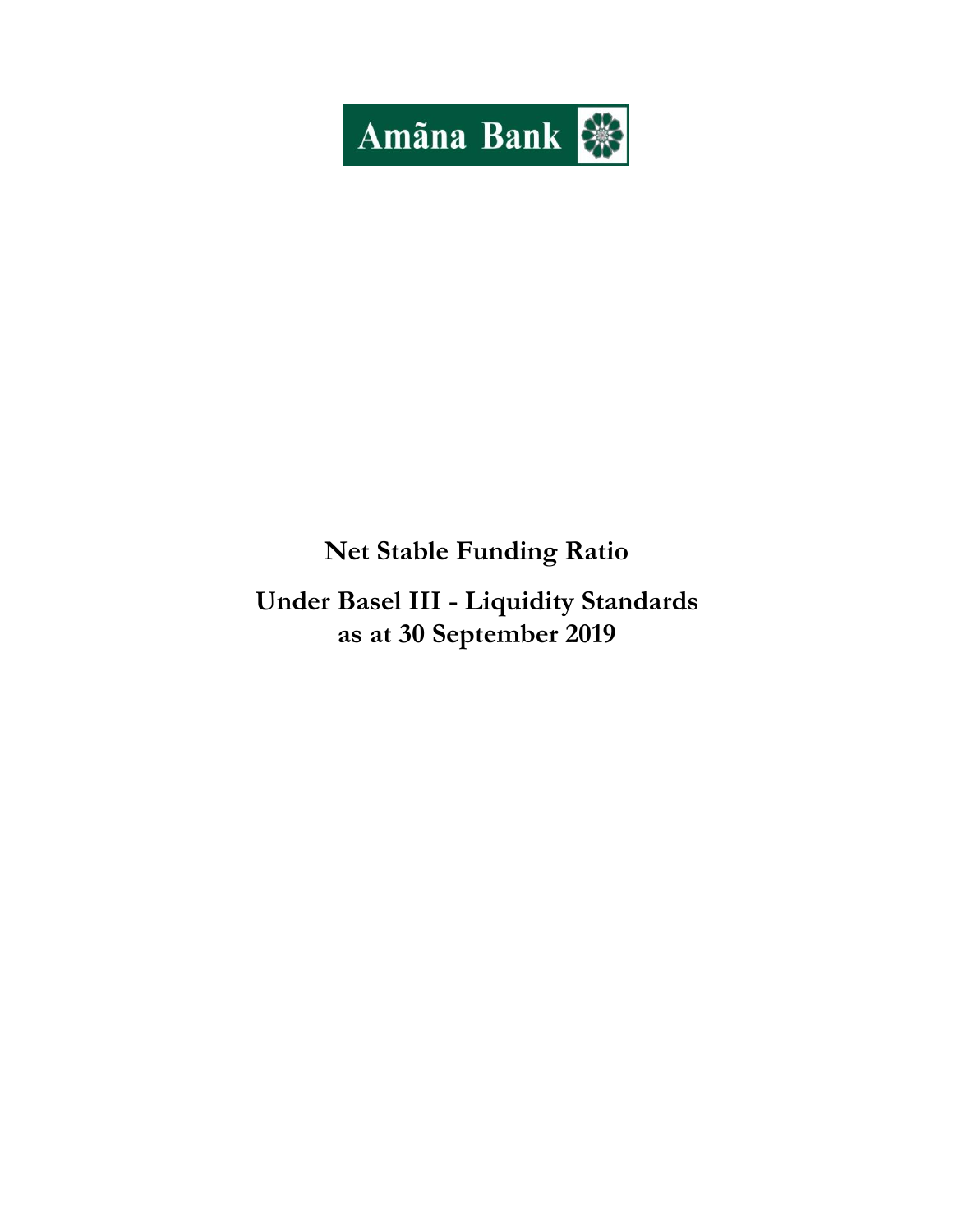

# 1. Calculation of NSFR

| Code         | Item                                              | Amount       |
|--------------|---------------------------------------------------|--------------|
| 32.1.1.0.0.0 | Total Available Stable Funding                    | 69,177,893   |
| 32.1.2.0.0.0 | Required Stable Funding - On Balance Sheet Assets | 36,076,320   |
| 32.1.3.0.0.0 | Required Stable Funding - Off Balance Sheet Items | 296,112      |
| 32.1.4.0.0.0 | Total Required Stable Funding                     | 36, 372, 432 |
| 32.1.5.0.0.0 | <b>NSFR</b>                                       | 190%         |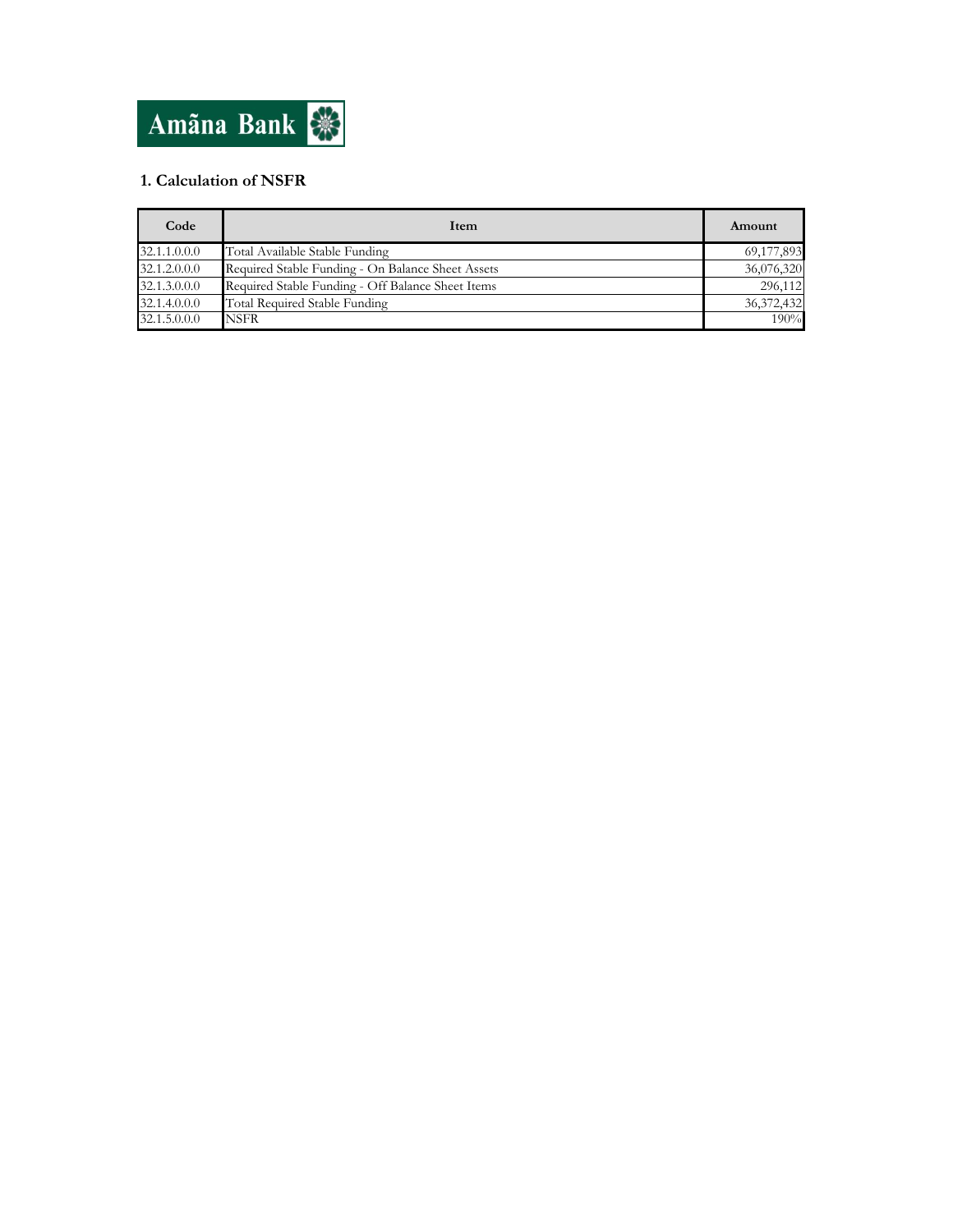

## 2. Total Available Stable Funding

| Code         | Item                                                                                                                                                                                              | Unweighted<br>Amount | <b>ASF</b><br>Factor | Weighted<br>Amount |
|--------------|---------------------------------------------------------------------------------------------------------------------------------------------------------------------------------------------------|----------------------|----------------------|--------------------|
| 32.2.0.0.0.0 | <b>Total Available Stable Funding</b>                                                                                                                                                             |                      |                      | 69,177,893         |
| 32.2.1.0.0.0 | Liabilities and capital assigned a 100% ASF factor                                                                                                                                                |                      |                      | 13,932,537         |
| 32.2.1.1.0.0 | Total regulatory capital before capital deductions (excluding Tier 2 instruments with<br>residual maturity of less than one year)                                                                 | 10,788,388           | 100%                 | 10,788,388         |
| 32.2.1.2.0.0 | Any other capital instrument with effective residual maturity of one year or more                                                                                                                 |                      | 100%                 |                    |
| 32.2.1.3.0.0 | Secured and unsecured borrowings and liabilities with effective residual maturities of one<br>vear or more                                                                                        |                      |                      | 3,144,149          |
| 32.2.1.3.1.0 | Net deferred tax liabilities                                                                                                                                                                      | 221,537              | 100%                 | 221,537            |
| 32.2.1.3.2.0 | Minority interest                                                                                                                                                                                 |                      | 100%                 |                    |
| 32.2.1.3.3.0 | Other liabilities                                                                                                                                                                                 | 2,922,612            | 100%                 | 2,922,612          |
| 32.2.2.0.0.0 | Liabilities assigned a 90% ASF factor                                                                                                                                                             |                      |                      | 55,093,968         |
| 32.2.2.1.0.0 | Non-maturity deposits and term deposits with residual maturity of less than one year<br>provided by retail customers and SME                                                                      | 61,215,520           | 90%                  | 55,093,968         |
| 32.2.3.0.0.0 | Liabilities assigned a 50% ASF factor                                                                                                                                                             |                      |                      | 151,388            |
| 32.2.3.1.0.0 | Funding with residual maturity of less than one year provided by non-financial corporate<br>customers                                                                                             | 169,282              | 50%                  | 84,641             |
| 32.2.3.2.0.0 | Operational deposits                                                                                                                                                                              |                      | 50%                  |                    |
| 32.2.3.3.0.0 | Funding with residual maturity of less than one year from sovereigns, Public Sector<br>Entities (PSEs), and Multilateral Development Banks (MDBs)                                                 | 310                  | 50%                  | 155                |
| 32.2.3.4.0.0 | Other funding with residual maturity between six months and less than one year not<br>included in the above categories, including funding provided by central banks and<br>financial institutions |                      |                      | 66,592             |
| 32.2.3.4.1.0 | Net deferred tax liabilities                                                                                                                                                                      |                      | 50%                  |                    |
| 32.2.3.4.2.0 | Minority interest                                                                                                                                                                                 |                      | 50%                  |                    |
| 32.2.3.4.3.0 | Other liabilities                                                                                                                                                                                 | 133,183              | 50%                  | 66,592             |
| 32.2.4.0.0.0 | Liabilities assigned a 0% ASF factor                                                                                                                                                              |                      |                      |                    |
| 32.2.4.1.0.0 | All other liabilities and equity not included in the above categories including other funding<br>with residual maturity of less than six months from central banks and financial institutions     | 5,015,573            | $0\%$                |                    |
| 32.2.4.2.0.0 | Other liabilities without a stated maturity                                                                                                                                                       |                      |                      |                    |
| 32.2.4.2.1.0 | Net deferred tax liabilities                                                                                                                                                                      |                      | $0\%$                |                    |
| 32.2.4.2.2.0 | Minority interest                                                                                                                                                                                 |                      | $0\%$                |                    |
| 32.2.4.2.3.0 | Other liabilities                                                                                                                                                                                 | 1,753,657            | $0\%$                |                    |
| 32.2.4.3.0.0 | NSFR derivative liabilities net of derivative assets (if NSFR derivative liabilities are greater<br>than NSFR derivative assets)                                                                  | 10,864,905           | $0\%$                |                    |
| 32.2.4.4.0.0 | "Trade date" payables arising from purchases of financial instruments, foreign currencies<br>and commodities                                                                                      |                      | $0\%$                |                    |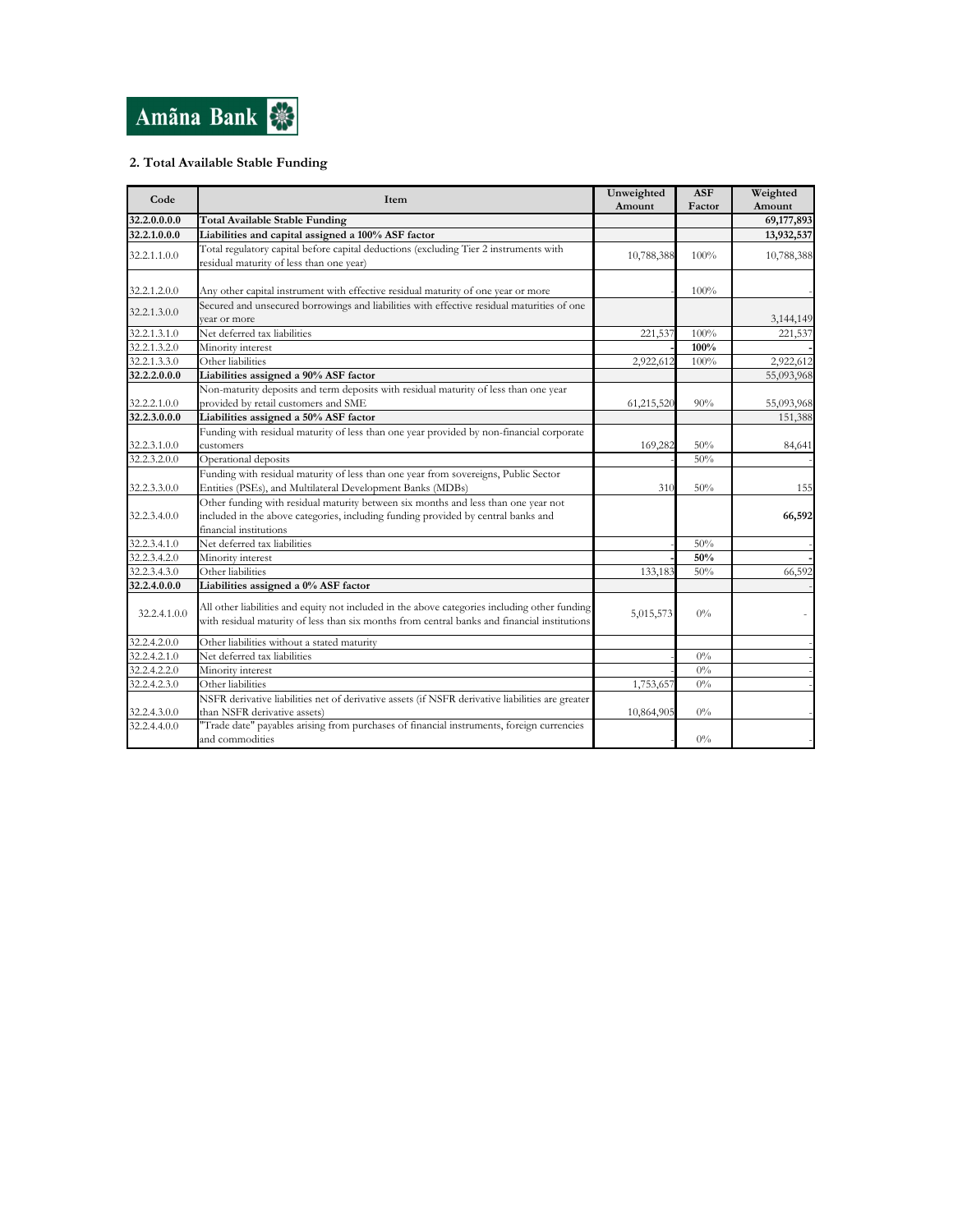

### 3. Required Stable Funding – On Balance Sheet Assets

| Code         | Item                                                                                                      | Unweighted<br>Amount | <b>RSF</b><br>Factor | Weighted<br>Amount |
|--------------|-----------------------------------------------------------------------------------------------------------|----------------------|----------------------|--------------------|
| 32.3.0.0.0.0 | Required Stable Funding - On Balance Sheet Assets                                                         |                      |                      | 36,076,320         |
| 32.3.1.0.0.0 | Assets assigned a 0% RSF factor                                                                           |                      |                      |                    |
| 32.3.1.1.0.0 | Cash in hand                                                                                              | 1,810,016            | 0%                   |                    |
| 32.3.1.2.0.0 | Central bank reserves (Statutory Reserve Ratio (SRR) including excess SRR)                                | 4,029,686            | $0\%$                |                    |
| 32.3.1.3.0.0 | All claims on central banks with residual maturities of less than six months                              |                      | $0\%$                |                    |
|              |                                                                                                           |                      |                      |                    |
| 32.3.1.4.0.0 | Trade date" receivables arising from sales of financial instruments, foreign currencies and commodities   |                      | $0\%$                |                    |
| 32.3.2.0.0.0 | Assets assigned a 5% RSF factor                                                                           |                      |                      |                    |
| 32.3.2.1.0.0 | Unencumbered Level 1 assets                                                                               |                      |                      |                    |
| 32.3.2.1.1.0 | Qualifying marketable securities                                                                          |                      |                      |                    |
| 32.3.2.1.1.1 | Issued by sovereigns                                                                                      |                      | $5\%$                |                    |
| 32.3.2.1.1.2 | Guaranteed by sovereigns                                                                                  |                      | $5\%$                |                    |
| 32.3.2.1.1.3 | Issued or guaranteed by central banks                                                                     |                      | $5\%$                |                    |
| 32.3.2.1.1.4 | Issued or guaranteed by BIS, IMF, ECB and European Community or eligible MDBs                             |                      | $5\%$                |                    |
| 32.3.2.2.0.0 | 20% of derivative liabilities                                                                             |                      | $5\%$                |                    |
| 32.3.3.0.0.0 | Assets assigned a 10% RSF factor                                                                          |                      |                      |                    |
| 32.3.3.1.0.0 | Unencumbered loans to financial institutions with residual maturities of less than six months             |                      | 10%                  |                    |
| 32.3.4.0.0.0 | Assets assigned a 15% RSF factor                                                                          |                      |                      |                    |
| 32.3.4.1.0.0 | Unencumbered Level 2A assets                                                                              |                      |                      |                    |
| 32.3.4.1.1.0 | Qualifying marketable securities                                                                          |                      |                      |                    |
| 32.3.4.1.1.1 | Issued or guaranteed by sovereigns                                                                        |                      | 15%                  |                    |
| 32.3.4.1.1.2 | Issued or guaranteed by central banks                                                                     |                      | 15%                  |                    |
| 32.3.4.1.1.3 | Issued or guaranteed by PSEs                                                                              |                      | 15%                  |                    |
| 32.3.4.1.1.4 | Issued or guaranteed by MDBs                                                                              |                      | 15%                  |                    |
|              | Qualifying non-financial corporate debt securities (including commercial paper and promissory notes)      |                      |                      |                    |
| 32.3.4.1.2.0 | and covered bonds                                                                                         |                      | 15%                  |                    |
| 32.3.4.1.3.0 | Qualifying investments in gilt unit trust backed by Government of Sri Lanka (GOSL) securities             |                      | 15%                  |                    |
| 32.3.4.2.0.0 | All other unencumbered loans to financial institutions with residual maturities of less than six months   |                      | 15%                  |                    |
| 32.3.5.0.0.0 | Assets assigned a 50% RSF factor                                                                          |                      |                      | 7,248,774          |
| 32.3.5.1.0.0 | Unencumbered Level 2B assets                                                                              |                      |                      | 57,478             |
|              |                                                                                                           |                      |                      |                    |
| 32.3.5.1.1.0 | Qualifying non-financial corporate debt securities (including commercial paper and promissory notes)      |                      | 50%                  |                    |
| 32.3.5.1.2.0 | Qualifying non-financial common equity shares                                                             | 114,955              | 50%                  | 57,478             |
| 32.3.5.1.3.0 | Residential mortgage backed securities (RMBS) with a credit rating of at least AA                         |                      | 50%                  |                    |
| 32.3.5.2.0.0 | HQLA encumbered for a period of six months or more and less than one year                                 |                      | 50%                  |                    |
| 32.3.5.3.0.0 | Unencumbered loans to financial institutions and central banks with residual maturity between six         |                      |                      |                    |
|              | months and less than one year                                                                             |                      | 50%                  |                    |
| 32.3.5.4.0.0 | Deposits held at other financial institutions for operational purposes                                    |                      | 50%                  |                    |
|              |                                                                                                           |                      |                      |                    |
| 32.3.5.5.0.0 | All other non HQLA not included in the above categories with residual maturity of less than one year      | 14,382,593           | 50%                  | 7,191,297          |
| 32.3.6.0.0.0 | Assets assigned a 65% RSF factor                                                                          |                      |                      | 1,502,736          |
| 32.3.6.1.0.0 | Qualifying unencumbered residential mortgages with a residual maturity of one year or more                | 2,287,349            | 65%                  | 1,486,777          |
|              | Other qualifying unencumbered loans not included in the above categories, excluding loans to financial    |                      |                      |                    |
| 32.3.6.2.0.0 | institutions, with a residual maturity of one year or more                                                | 24,553               | 65%                  | 15,959             |
| 32.3.7.0.0.0 | Assets assigned a 85% RSF factor                                                                          |                      |                      | 23,638,652         |
| 32.3.7.1.0.0 | Cash, securities or other assets posted as initial margin for derivative contracts                        |                      | 85%                  |                    |
| 32.3.7.2.0.0 | Other unencumbered performing loans                                                                       | 27,810,179           | 85%                  | 23,638,652         |
| 32.3.7.3.0.0 | Unencumbered securities that are not in default and do not qualify as HQLA                                |                      | 85%                  |                    |
| 32.3.7.4.0.0 | Physical traded commodities, including gold                                                               |                      | 85%                  |                    |
| 32.3.8.0.0.0 | Assets assigned a 100% RSF factor                                                                         |                      |                      | 3,686,158          |
| 32.3.8.1.0.0 | All assets that are encumbered for a period of one year or more                                           |                      | 100%                 |                    |
|              | NSFR derivative assets net of NSFR derivative liabilities if NSFR derivative assets are greater than NSFR |                      |                      |                    |
| 32.3.8.2.0.0 | derivative liabilities                                                                                    |                      | 100%                 |                    |
| 32.3.8.3.0.0 | All other assets not included in above                                                                    | 3,686,158            | 100%                 | 3,686,158          |